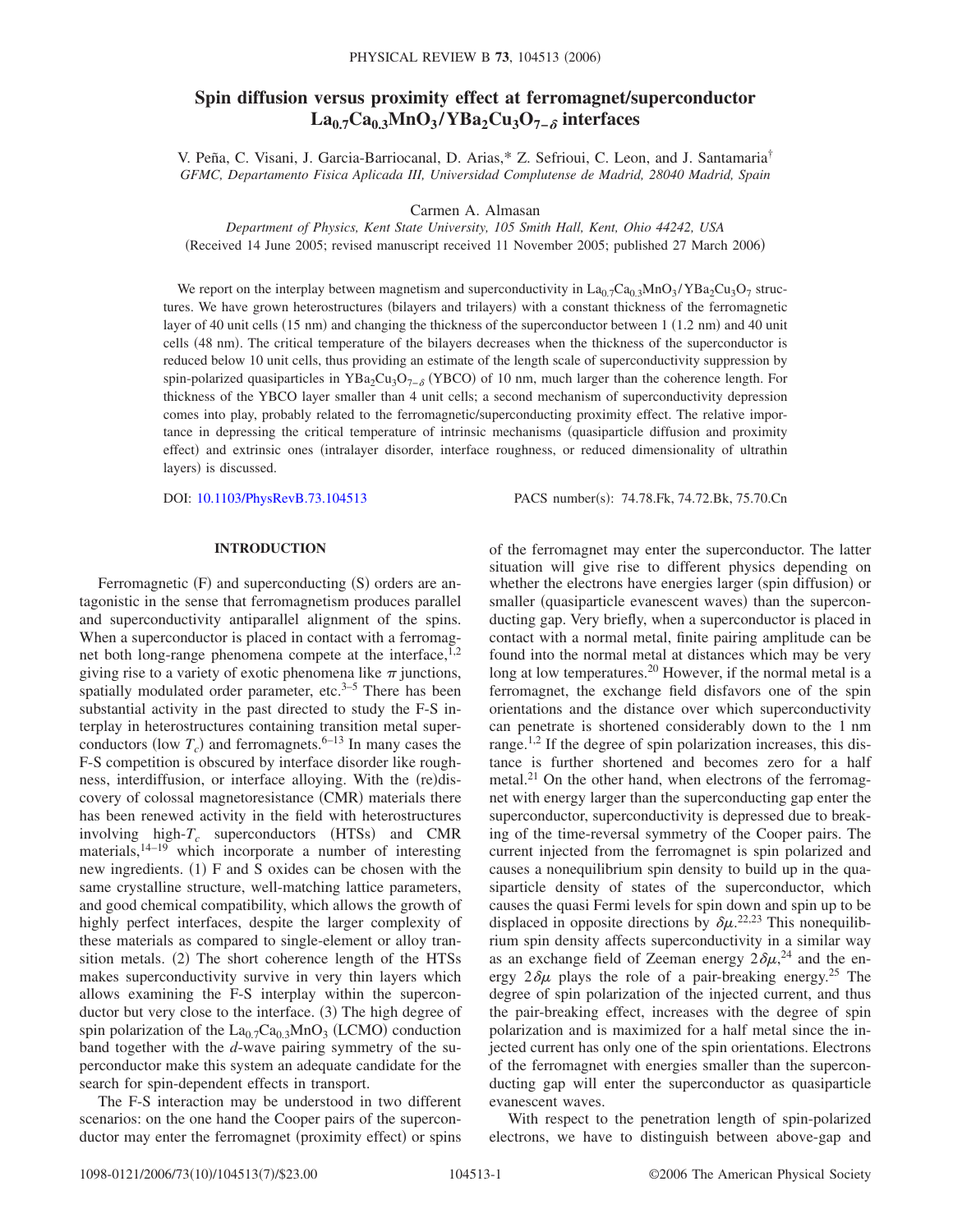below-gap energies. Electrons with energies larger than the superconducting gap will diffuse with the spin diffusion length, while electrons with energies below the gap have a characteristic penetration depth which is close to the dirty limit coherence length of the superconductor. The increased number of quasiparticles within this length scale results (self-consistently) in a suppression of the superconducting gap. This mechanism has been experimentally found to take place in permalloy/Nb heterostructures with transport measured perpendicular to the layers by Gu *et al.*<sup>26</sup> In this way, the interaction between F and S has three characteristic length scales: the coherence length of the ferromagnetic metal (proximity effect), the spin diffusion length (spin injection), and the superconducting coherence length (subgap quasiparticle diffusion), which will all typically be in the nanometer range. The study of the interplay between ferromagnetism and superconductivity at interfaces requires the growth of heterostructures with thickness of the individual layers in the range of these characteristic length scales. It is also very important to characterize the layer structure at distances to the interface comparable to the length scales of the F-S interplay to distinguish true interplay from interfacedisorder-related phenomena.

In this paper we examine the F-S interplay in bilayers and trilayers made of  $YBa<sub>2</sub>Cu<sub>3</sub>O<sub>7</sub>$  (YBCO) and  $La<sub>0.7</sub>Ca<sub>0.3</sub>MnO<sub>3</sub>$ . Samples show simultaneous ferromagnetism of the LCMO and superconductivity of the YBCO. Superconductivity is depressed when the YBCO thickness is reduced for constant thickness of the LCMO layers. Comparing the YBCO thickness dependence of F/S bilayers and F/S/F trilayers we find that the interplay is dominated by the proximity effect at short length scales while spin diffusion rules the  $T_c$  depression at longer length scales. We get an estimate of 10 nm for the spin diffusion length.

## **EXPERIMENT**

Samples were grown on  $(100)$ -oriented SrTiO<sub>3</sub> (STO) single crystals in a high-pressure (3.4 mbar) dc sputtering apparatus at high growth temperature (900 $\degree$ C). Atomic force microscopy (AFM) observations of the surface of the STO substrate showed wide flat terraces with steps of a height of 1 unit cell. The high oxygen pressure and the high deposition temperature provide a very slow (1 nm/min) and highly thermalized growth which allows the control of the deposition rate down to the unit cell limit. For this study we grew F/S bilayers and F/S/F trilayers keeping the thickness of the LCMO fixed at 40 unit cells (15 nm) and changing the thickness of the YBCO between 1 unit cell (1.2 nm) and 40 unit cells (48 nm). Structure was analyzed using x-ray diffraction and transmission electron microscopy. Further details about growth and structure can be found elsewhere.19,27–29 In particular transmission electron microscopy shows flat interfaces over nanometer length scales.29 X-ray refinement techniques using the SUPREX 9.0 software were used to obtain quantitative information about the interface roughness at longer length scales.<sup>30</sup>  $T_c$  was measured from four-contact resistance measurements as the zeroresistance temperature in linear scale resistance plots. Mag-



FIG. 1. Small-angle x-ray reflectivity of various bilayers with different YBCO thicknesses. Layer sequence from top layer to substrate is YBCO/LCMO/STO (a), LCMO/YBCO/STO (b), and LCMO/YBCO/PBCO/STO (c). LCMO thickness is 40 unit cell in all cases. YBCO layer thickness from bottom to top is 4, 6, 8, 10 unit cells in  $(a)$ , 4, 6, 8, 10 unit cells in  $(b)$ , and 2, 4, 5, 7 unit cells in (c). Lines in the figure are fits of the low-angle reflectivity using the SUPREX program (Ref. 30).

netization was measured in a superconducting quantum interference device (Quantum design) magnetometer.

#### **RESULTS AND DISCUSSION**

We have grown F/S bilayers with the YBCO on top of the LCMO (which will be referred to as YBCO/LCMO/STO bilayers) and with LCMO on top of the YBCO (which will be called LCMO/YBCO/STO bilayers). Figures  $1(a)$  and  $1(b)$ show small-angle reflectivity spectra of both sets of samples. Lines in the figure are fits of the low-angle reflectivity using the SUPREX program.<sup>30</sup> Due to finite-size effects the width of the 001 Bragg peak of the YBCO increases when the thickness is reduced and Laue side oscillations appear with a modulation which is directly related to thickness. YBCO layer thickness can then be obtained from the width of the Bragg peak using Scherrer's formula and from the Laue finite-size oscillations. The rapid modulation at small angle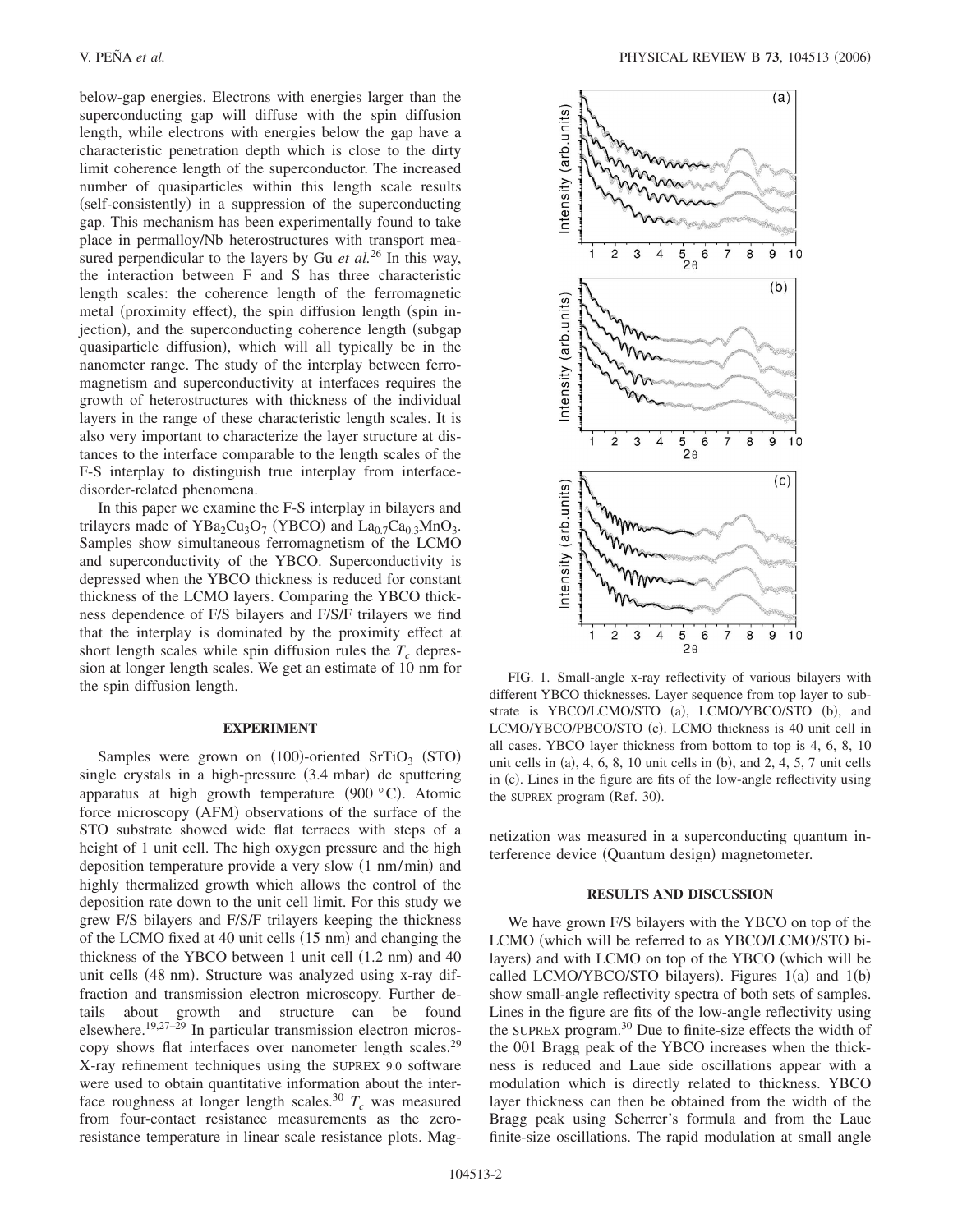

FIG. 2. Hysteresis loops at 90 K (just above the superconducting onset) after zero-field cooling of YBCO/LCMO/STO (open squares), LCMO/YBCO/PBCO/STO (open triangles), and LCMO/ YBCO/LCMO/STO (solid circles). LCMO layer thickness is 40 unit cells (15.5 nm), and YBCO layer thickness is 8 unit cells  $(9.3 \text{ nm}).$ 

is produced by the total thickness of the sample, which allows then obtaining the thickness of the manganite layer by subtraction. It can be readily seen that for similar total thickness the number of finite-size oscillations is smaller for LCMO/YBCO/STO than for YBCO/LCMO/STO samples, evidencing a rougher F/S interface. Quantitative x-ray fitting using the SUPREX program produced roughness values of 0.4 nm for the former and 0.8 nm for the latter. This probably results from the larger lattice mismatch of YBCO *a*  $= 0.383$  nm,  $b = 0.389$  nm) with STO  $(0.3905$  nm) than with LCMO (0.387 nm). X-ray fitting also showed mean squared roughness values of the STO of 0.4 nm, in agreement with AFM observations showing wide flat terraces with steps of 1 unit cell in height. To improve the growth of the YBCO on the STO substrate we used a 6-unit-cell  $PrBa<sub>2</sub>Cu<sub>3</sub>O<sub>7</sub>$  (PBCO) buffer, which is isostructural to the YBCO though nonsuperconducting (semiconducting). In-plane lattice parameters of PBCO are about 1% larger than those of YBCO, thus providing a better epitaxy on STO. Figure  $1(c)$  shows the x-ray reflectivity of these LCMO/YBCO/PBCO/STO samples. It is worth pointing out that the quantitative roughness analysis with the SUPREX software produced the same rms roughness values for the F/S interface of YBCO/LCMO/STO and LCMO/YBCO/PBCO/STO samples, which allows comparing the superconducting properties of both sets of samples free of the effect of interface roughness.

Figure 2 shows hysteresis loops of YBCO/LCMO/STO and LCMO/YBCO/PBCO/STO samples. It can be observed that LCMO samples grown on YBCO show depressed magnetization values as compared to layers grown directly on the STO. Figure 2 shows also data of F/S/F trilayers, where the top LCMO layer had also depressed magnetization. Furthermore, the growth on YBCO was accompanied by an increase of the Curie temperature from 208 to 250 K as observed previously by Yang *et al.*, <sup>31</sup> in thicker samples. It is important to point out that the reduced magnetizations do not result from interface roughness and might be related to interface strain. Note that lattice mismatch between YBCO and LCMO, though small, is strongly anisotropic which may



FIG. 3. Resistance curves of bilayers with different YBCO thickness. Layer sequence from top layer to substrate is YBCO/ LCMO/STO (a) and LCMO/YBCO/PBCO/STO (b). YBCO layer thicknesses in the direction of increasing critical temperatures are 4, 5, 6, 8, 10 unit cells in (a), and 2, 3, 4, 5, 8 unit cells in (b). (c)  $T_c$ dependence on YBCO thickness for various samples: YBCO/ LCMO/STO (open squares), LCMO/YBCO/PBCO/STO (solid squares), and reference PBCO/YBCO/PBCO trilayers (open circles).

cause inhomogeneous strain fields at the interface which may be at the origin of phase separation effects in the LCMO layers.<sup>32,33</sup>

Figures 3(a) and 3(b) show resistance curves of YBCO/ LCMO/STO and LCMO/YBCO/PBCO/STO samples. We have used the PBCO buffer since aside from providing a better growth as discussed above, it has been reported that YBCO single films directly grown on STO substrates have smaller  $T_c$  values as compared with samples grown in PBCO buffers.<sup>34</sup> Both samples show the critical temperature to decrease when the thickness of the superconducting layer is reduced. However, while YBCO/LCMO/STO bilayers show broad tails for the smallest YBCO thicknesses pointing to a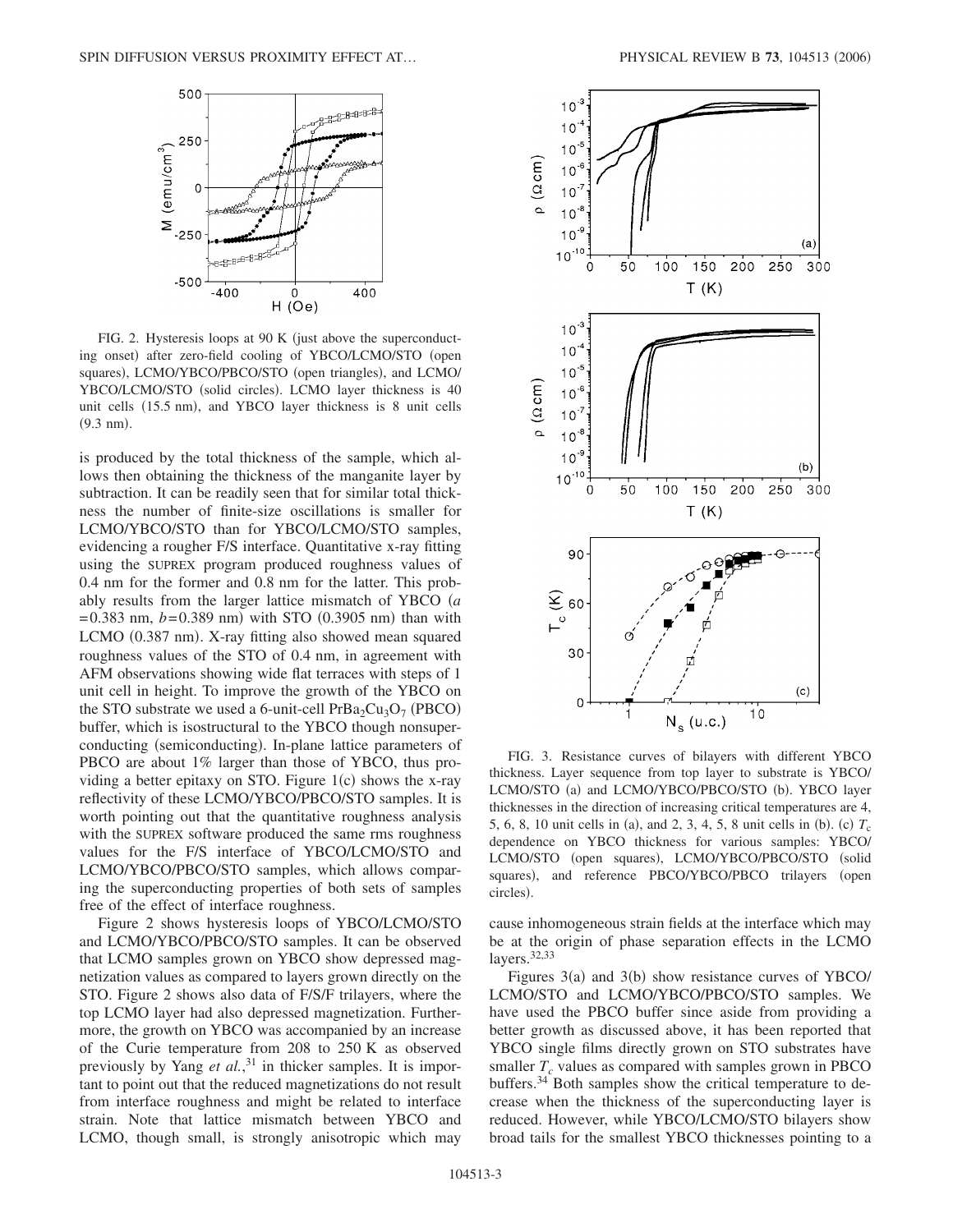

FIG. 4.  $T_c$  normalized to the critical temperature of PBCO/ YBCO/PBCO trilayers of LCMO/YBCO/LCMO/STO trilayers (solid circles), LCMO/YBCO/PBCO/STO (open squares), and YBCO/LCMO/STO (solid squares) F/S bilayers as a function of YBCO thickness. Inset: log-log plot of the data corresponding to LCMO/YBCO/PBCO/STO samples.

nonhomogeneous superconductivity depression, LCMO/ YBCO/PBCO/STO samples show narrower transitions. Figure  $3(c)$  shows  $T_c$  values for both sets of samples compared with  $T_c$  of PBCO/YBCO trilayers and superlattices. It can be noticed that  $T_c$  already decreases for PBCO/YBCO structures when YBCO thickness is reduced $35,36$  as a result of epitaxial strain relaxation or dimensionality effects, but the decrease is more pronounced for samples with ferromagnetic layers as a result of the strong F/S interplay observed previously in trilayers and superlattices.<sup>28,29,37</sup> Interestingly, LCMO/ YBCO/PBCO/STO samples with much lower magnetization than YBCO/LCMO/STO bilayers show also higher  $T_c$  values for the same thickness values of the individual YBCO layers, which further supports the role played by the interplay between ferromagnetism and superconductivity in depressing the critical temperature in these samples.

To rule out growth-related effects like disorder or roughness of the YBCO layer, it is interesting to examine the depression of the critical temperature in F/S/F trilayers of the same thickness of the YBCO and LCMO layers as in F/S bilayers. If the  $T_c$  depression were caused by disorder, reduced dimensionality or any other process within the YBCO layer, one would expect the  $T_c$  to be the same for trilayers as for bilayers. If on the other hand the  $T_c$  depression is due to processes originating at the YBCO/LCMO interface like spin diffusion or the F/S proximity effect, twice the thickness of YBCO is required in trilayers to produce the same  $T_c$  change as in the corresponding bilayer. Figure 4 shows the evolution of the ratio  $T_c / T_c^0$  of  $T_c$  over the critical temperature  $T_c^0$  of PBCO/YBCO/PBCO samples, for bilayers and F/S/F trilayers as a function of YBCO thickness. Data corresponding to two different bilayers, LCMO/YBCO/PBCO/STO (open squares) and YBCO/LCMO/STO (solid squares), have been included in Fig. 4. The thickness of the LCMO layer is 40 unit cells in all cases. It can be observed that roughly twice the thickness of the YBCO is necessary for LCMO/YBCO/ LCMO trilayers to have the same  $T_c$  as YBCO/LCMO/STO bilayers, pointing to interface processes like spin diffusion or the F/S proximity effect as possible causes for Tc depression. Notice also that the bulk  $T_c$  is recovered for 10-unit-cellthick YBCO and that 20-unit-cell-thick layers are necessary in the case of trilayers. It is worth pointing out that since the magnetization of LCMO layers grown on top of YBCO is depressed as compared with LCMO grown directly on STO, LCMO/YBCO/PBCO/STO bilayers (open squares in Fig. 4) show larger  $T_c$  than YBCO/LCMO/STO (solid squares) for the same YBCO thickness, and thus somewhat longer than twice the YBCO thickness is necessary to get the  $T_c$  of the trilayers. In view of the high degree of spin polarization of the LCMO, and since Andreev reflection, and consequently the proximity effect, does not occur in a half metal, effects due to spin injection are expected to dominate over those related to the proximity effect. However, we have recently reported indications of a proximity effect in these samples extending distances of 5 nm into the ferromagnet.<sup>29</sup> We provide here further support for the existence of a proximity effect in bilayers with small thickness of the superconducting layer. Due to the good epitaxial properties of YBCO, PBCO, and LCMO, we can compare the critical temperature of F/S bilayers with and without a PBCO barrier between the F and the S materials. The presence of the semiconducting PBCO spacer will certainly suppress two-particle transport (i.e., proximity effect) although single electrons will still find a small resistance to tunnel through.<sup>38</sup> Figure 5 shows a comparison of resistance curves of samples with and without a 6-unit-cell-thick PBCO spacer between F and S layers, for various YBCO thicknesses. It can be observed that significant (partial) recovery of the critical temperature occurs for very thin YBCO layers pointing to the existence of a different mechanism of superconductivity suppression taking place at short length scales, which may be an indication of the proximity effect. Moreover, the recovery of the critical temperature when insulating PBCO is introduced between F and S layers is no longer observed in samples with thicker YBCO, what is also consistent with the proximity effect scenario, since the critical temperature is less influenced by proximity effect when the thickness of the superconducting layer increases. In the framework of the F/S proximity effect, no matter the thickness of the ferromagnetic layer, the bulk  $T_c$  remains basically unaffected for superconducting layers of thickness  $d_S$ , larger than roughly ten times the Ginzburg-Landau coherence length  $\xi_{S}(0)$ ,<sup>1</sup> which is very short in this superconductor  $(0.1-0.3 \text{ nm})$ . Therefore no depression of the critical temperature originating at the F/S proximity effect is expected for YBCO thickness values larger than 4 unit cells. The inset of Fig. 4 shows a log-log plot of the critical temperature as a function of YBCO thickness, where the kink at 5 unit cells suggests that in fact a second mechanism may be ruling the  $T_c$  depression at small YBCO layer thickness. The depressed magnetization found in the LCMO layers grown on top of YBCO provides a physically reasonable basis for the existence of a proximity effect. If the sample consists of isolated ferromagnetic regions separated by distances longer than the coherence length of the ferromagnet superconductivity may penetrate nonhomogeneously into the LCMO along these nonferromagnetic regions. In summary, we find indications of the F/S proximity effect acting to depress  $T_c$  at low YBCO thickness, although we cannot rule out other charge transfer phenomena taking place at the interface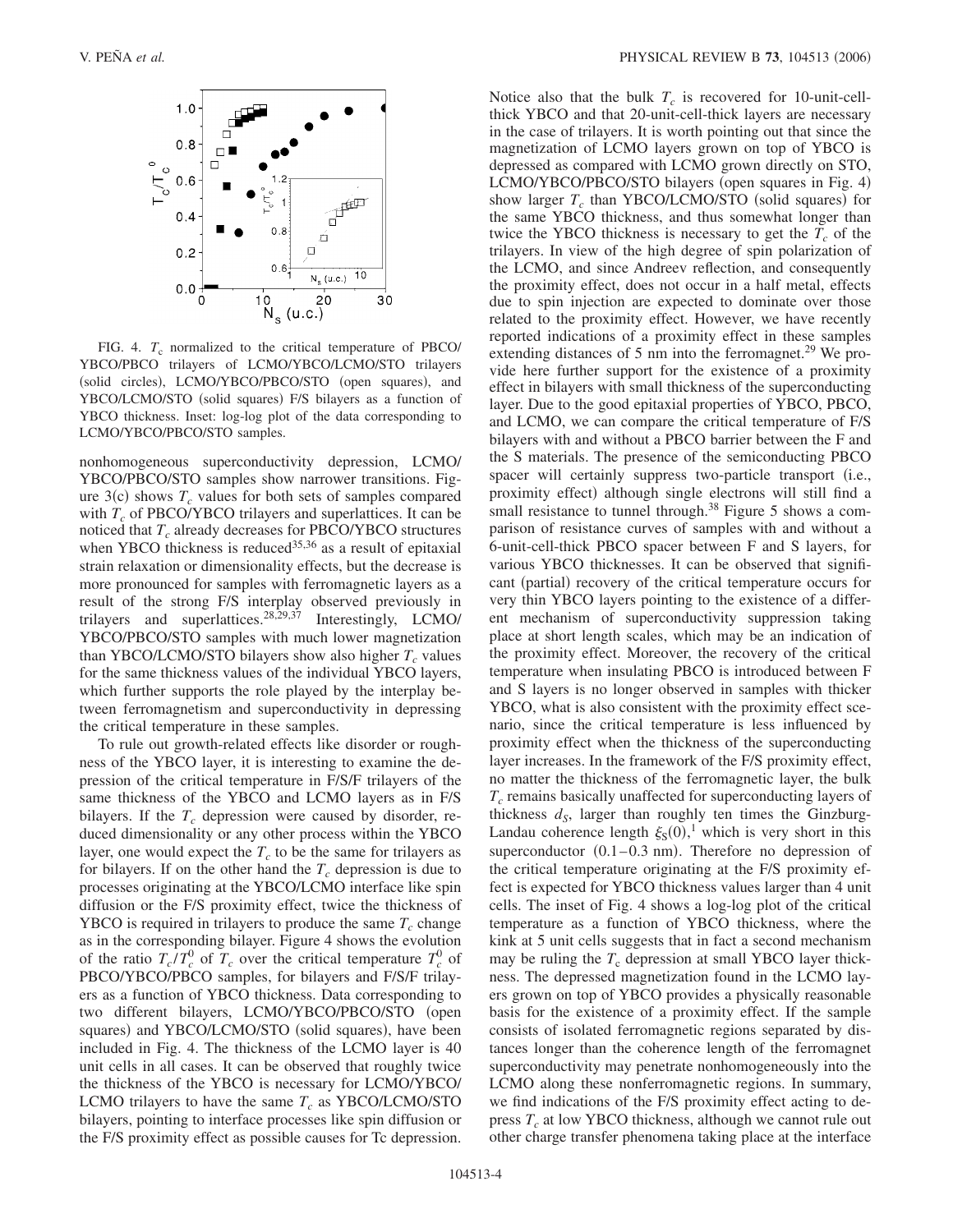

FIG. 5. Resistance curves of LCMO/YBCO/PBCO/STO bilayers (solid symbols) and same samples with a 6-unit-cell-thick PBCO spacer between F and S layers. YBCO thickness are 1 (a), 3  $(b)$ , and  $5$  (c) unit cells.

as a result of band bending or polarity mismatch. We have recently found from atomic resolution electron energy loss spectroscopy that significant electron transfer occurs from the manganite into the YBCO.<sup>39</sup> As a result, the density of holes is depressed over roughly 3 unit cells from the interface, which will certainly also affect the critical temperature of the YBCO at the interface. Introducing a PBCO spacer will also limit this charge transfer mechanism providing an additional mechanism for the  $T_c$  recovery observed in Fig. 5. At present we cannot assess the relative importance of charge transfer and proximity effect. Note from the inset of Fig. 4 that significant  $T_c$  depression is still observed for layer thickness above 5 unit cells both for bilayers and for trilayers (see Fig. 4) pointing to quasiparticles as the source of pair breaking for this YBCO thickness range. This, of course, does not mean that (single) quasiparticle penetration does not affect  $T_c$  for thinner YBCO, but the effect of proximity seems to be superimposed. Since the bulk  $T_c$  is recovered for 10-unit-cell YBCO layer thickness in F/S bilayers and roughly for 20-unit-cell-thick layers in F/S/F trilayers, we can estimate a length scale of 10 nm ruling superconductivity suppression into the YBCO in this system.

Now we discuss the relative importance of quasiparticles with energies above or below the superconducting gap in depressing the critical temperature. At or close to  $T_c$  a fraction of spin-polarized quasiparticles will exist with energies around or below the gap value, and these will have a penetration depth of the order of  $\xi_s$  which diverges at  $T_c$  $\left[\xi_{S}(T) = \xi_{S}(0)/(1 - T/T_c)^{1/2}\right]$ . The number of quasiparticles decreases when gap size is increased, i.e., when temperature is decreased. Thus when the thickness of the superconductor is increased beyond the length scale of the depressed gap by the proximity effect, this will also reduce the number of evanescent quasiparticles since their accessible energy range becomes narrower. Gap suppression by evanescent quasiparticles is then a physical scenario to discuss the superconductivity depression when the YBCO thickness is reduced. However, note that close to  $T_c$  the fraction of quasiparticles with energy lower than the gap will be small, and therefore this mechanism is expected to be dominant at low temperatures as experimentally found by Gu *et al.*<sup>26</sup> In our measurement geometry the current flows in the plane of the layers; therefore spin diffusion from the LCMO layer into the YBCO may result from self-diffusion or from electron scattering within the ferromagnetic layers. LCMO is a relatively bad metal and many collision events will result in electrons being scattered into the YBCO. These electrons will be highly spin polarized and are expected to cause  $T_c$ depression by pair breaking as previously discussed by other authors $40-42$  if the YBCO thickness is smaller than the spin diffusion length,  $l_S$ . An estimate of  $l_S$  in YBCO can be obtained using the relation  $l_S = (l_0 v_F \tau_S)^{0.5}$ ,<sup>41</sup> where  $\tau_S$  is the spin-polarized quasiparticle diffusion time,  $v_F$  is the Fermi velocity, and  $l_0$  is the electron mean free path.  $\tau_s$  can be estimated by the relation  $\tau_s \sim 3.7 \hbar k_B T_c / E_{ex} \Delta(T)$ , where  $E_{ex}$  $\sim$ 30 K is the average on-site spin exchange interaction in YBCO and  $\Delta(T) = \Delta(0)(1 - T/T_c)^{0.5}$  is the temperaturedependent gap. Assuming a value of  $\tau_s = 10^{-13}$  s,<sup>41</sup> *v*<sub>F</sub>  $=10^7$  cm/s and that the electron mean free path of YBCO is  $l_0$ =20 nm,  $l_s$  can be of the order of 14 nm, in agreement with the 10 nm estimated recently by Soltan *et al.*<sup>43</sup> This work also reports on LCMO/YBCO bilayers although focusing on much thicker YBCO layer thickness.

In summary, from our experiments on bilayers and trilayers made of highly spin-polarized LCMO and high- $T_c$  superconducting YBCO we have found two mechanisms for  $T_c$ depression at the interface. One occurring at short length scales (YBCO thickness smaller than 5 unit cells) might be related to a F/S proximity effect and the other occurring at longer length scales is most likely due to pair breaking by spin-polarized carriers entering the superconductor. The dependence of the  $T_c$  of F/S heterostructures on the thickness of the superconducting layer has allowed us to get an estimate for the length scale of superconductivity suppression by spin-polarized quasiparticles in the YBCO of 10 nm. At present we cannot ascertain whether evanescent quasiparticles with energies below the superconducting gap or spin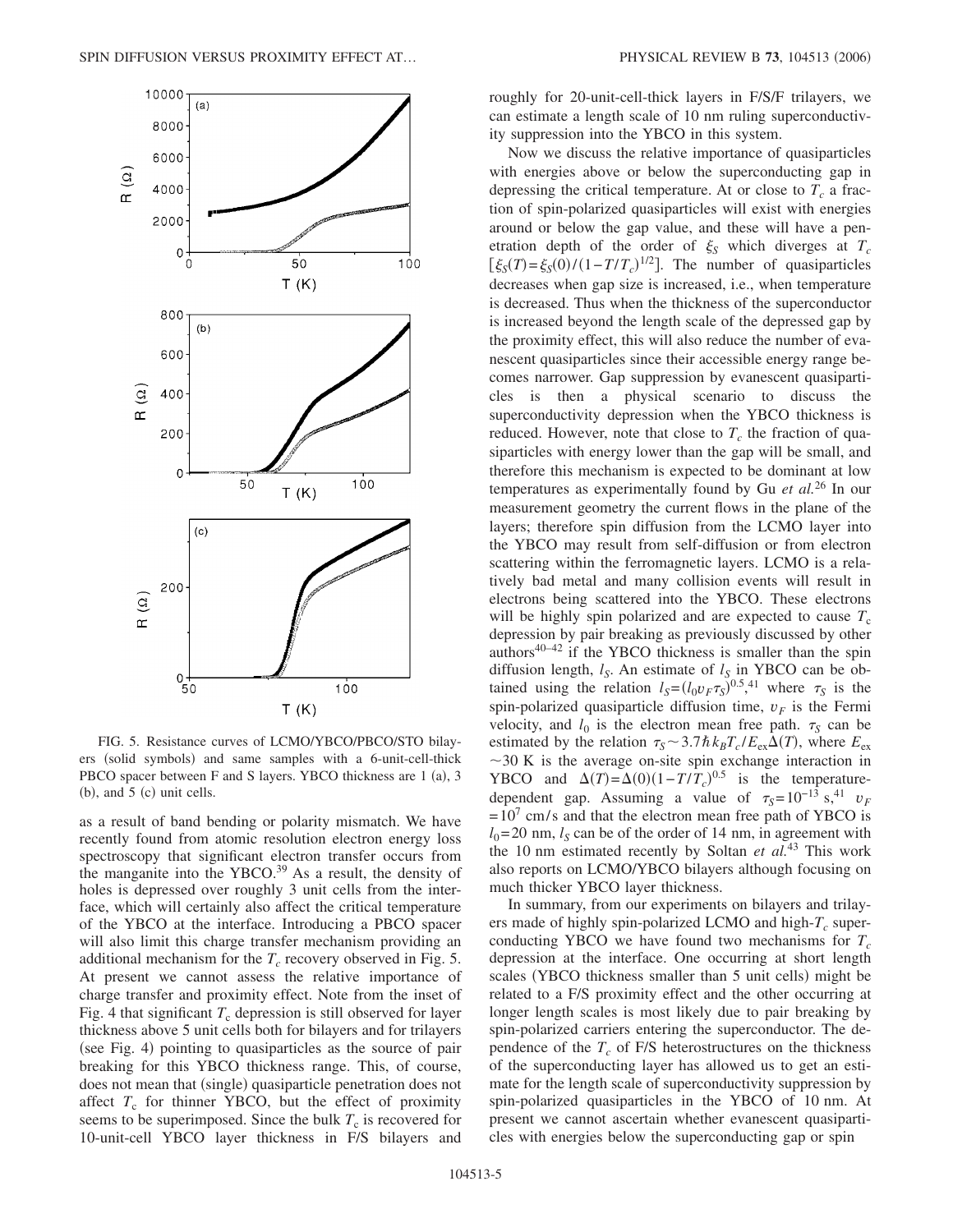diffusion with energies larger than the gap are responsible for the long-length-scale superconductivity depression. Experiments with the current directed perpendicular to the layers will help to clarify this point.

## **ACKNOWLEDGMENTS**

This work was supported by MCYT MAT 2005-06024 and CAM GR-MAT-0771/2004.

\*On leave from Universidad del Quindio, Armenia, Colombia.

†Corresponding author. Email address: jacsan@fis.ucm.es

- <sup>1</sup>Z. Radovic, L. Dobrosavljevic-Grujic, A. I. Buzdin, and J. R. Clem, Phys. Rev. B 38, 2388 (1988); Z. Radovic, M. Ledvij, L. Dobrosavljevic-Grujic, A. I. Buzdin, and J. R. Clem, *ibid.* **44**, 759 (1991); I. Baladié and A. Buzdin, *ibid.* **67**, 014523 (2003).
- <sup>2</sup> A. I. Buzdin, Rev. Mod. Phys. 77, 935 (2005); F. S. Bergeret, A. F. Volkov, and K. B. Efetov, *ibid.* **77**, 1321 (2005).
- 3V. V. Ryazanov, V. A. Oboznov, A. Y. Rusanov, A. V. Veretennikov, A. A. Golubov, and J. Aarts, Phys. Rev. Lett. **86**, 2427  $(2001).$
- 4T. Kontos, M. Aprili, J. Lesueur, F. Genêt, B. Stephanidis, and R. Boursier, Phys. Rev. Lett. 89, 137007 (2002).
- <sup>5</sup> A. Buzdin and I. Baladié, Phys. Rev. B **67**, 184519 (2003).
- 6C. Uher, R. Clarke, G. G. Zheng, and I. K. Schuller, Phys. Rev. B 30, 453 (1984).
- <sup>7</sup> J. Aarts, J. M. E. Geers, E. Brück, A. A. Golubov, and R. Coehoorn, Phys. Rev. B 56, 2779 (1997).
- 8Th. Mühge, N. N. Garif'yanov, Yu. V. Goryunov, G. G. Khaliullin, L. R. Tagirov, K. Westerholt, I. A. Garifullin, and H. Zabel, Phys. Rev. Lett. 77, 1857 (1996).
- 9L. V. Mercaldo, C. Attanasio, C. Coccorese, L. Maritato, S. L. Prischepa, and M. Salvato, Phys. Rev. B 53, 14040 (1996).
- <sup>10</sup> J. S. Jiang, Dragomir Davidovic, Daniel H. Reich, and C. L. Chien, Phys. Rev. B 54, 6119 (1996).
- <sup>11</sup> A. Yu. Rusanov, M. Hesselberth, J. Aarts, and A. I. Buzdin, Phys. Rev. Lett. 93, 057002 (2004).
- 12G. Verbanck, C. D. Potter, V. Metlushko, R. Schad, V. V. Moshchalkov, and Y. Bruinseraede, Phys. Rev. B 57, 6029 (1998).
- 13L. Lazar, K. Westerholt, H. Zabel, L. R. Tagirov, Yu. V. Goryunov, N. N. Garifyanov, and I. A. Garifullin, Phys. Rev. B 61, 3711 (2000).
- 14G. Jakob, V. V. Moshchalkov, and Y. Buynseraede, Appl. Phys. Lett. **66**, 2564 (1995).
- 15P. Przyslupski, S. Kolesnik, E. Dynovska, T. Skoskiewicz, and M. Sawicki, IEEE Trans. Appl. Supercond. 7, 2192 (1997).
- <sup>16</sup>C. A. R. Sá de Melo, Phys. Rev. Lett. **79**, 1933 (1997); Phys. Rev. B 62, 12303 (2000).
- 17P. Prieto, P. Vivas, G. Campillo, E. Baca, L. F. Castro, M. Varela, C. Ballesteros, J. E. Villegas, D. Arias, C. Leon, and J. Santamaria, J. Appl. Phys. **89**, 8026 (2001).
- 18H.-U. Habermeier, G. Cristiani, R. K. Kremer, O. I. Lebedev, and G. Van Tendeloo, Physica C 354, 298 (2001).
- <sup>19</sup>Z. Sefrioui, M. Varela, V. Peña, D. Arias, C. Leon, J. Santamaria, J. E. Villegas, J. L. Martinez, W. Saldarriaga, and P. Prieto, Appl. Phys. Lett. **81**, 4568 (2002).
- 20For a review see C. W. J. Beenakker, Rev. Mod. Phys. **69**, 731  $(1997).$
- 21M. J. M. de Jong and C. W. J. Beenakker, Phys. Rev. Lett. **74**, 1657 (1995).
- $^{22}$ M. Johnson and R. H. Silsbee, Phys. Rev. Lett. **55**, 1790 (1985).
- <sup>23</sup> M. Jonson, Appl. Phys. Lett. **65**, 1460 (1994).
- 24S. Takahashi, H. Imamura, and S. Maekawa, Phys. Rev. Lett. **82**, 3911 (1999).
- <sup>25</sup>G. Sarma, J. Phys. Chem. Solids **24**, 1029 (1963).
- <sup>26</sup> J. Y. Gu, J. A. Caballero, R. D. Slater, R. Loloee, and W. P. Pratt, Jr., Phys. Rev. B 66, 140507R (2002).
- 27Z. Sefrioui, D. Arias, V. Peña, J. E. Villegas, M. Varela, P. Prieto, C. León, J. L. Martínez, and J. Santamaría, Phys. Rev. B **67**, 214511 (2003).
- 28V. Peña, Z. Sefrioui, D. Arias, C. León, J. L. Martínez, and J. Santamaría, Eur. Phys. J. B 40, 479 (2004).
- 29V. Peña, Z. Sefrioui, D. Arias, C. Leon, J. Santamaria, M. Varela, S. J. Pennycook, and J. L. Martinez, Phys. Rev. B **69**, 224502  $(2004).$
- 30Small-angle reflectivity profiles are calculated applying a recursive Fresnel formalism as described by J. H. Underwood and T. W. Barbee, Appl. Opt. 20, 3027 (1981). Details about the calculation method can be found in I. K. Schuller, Phys. Rev. Lett. 44, 1597 (1980); W. Sevenhans, M. Gijs, Y. Bruynseraede, H. Homma, and I. K. Schuller, Phys. Rev. B 34, 5955 (1986); E. E. Fullerton, I. K. Schuller, H. Vanderstraeten, and Y. Bruynseraede, *ibid.* **45**, 9292 (1992); D. M. Kelly, E. E. Fullerton, J. Santamaria, and I. K. Schuller, Scr. Metall. Mater. **33**, 1603  $(1995).$
- 31Z. Q. Yang, R. Hendrikx, J. Aarts, Y. Qin, and H. W. Zandbergen, Phys. Rev. B 67, 024408 (2003).
- <sup>32</sup> K. H. Ahn, T. Lookman, and A. R. Bishop, Nature (London) 428, 401 (2004).
- <sup>33</sup> E. Dagotto, T. Hotta, and A. Moreo, Phys. Rep. **344**, 1 (2001).
- 34M. Varela, W. Grogger, D. Arias, Z. Sefrioui, C. León, L. Vazquez, C. Ballesteros, K. M. Krishnan, and J. Santamaría, Phys. Rev. B 66, 174514 (2002).
- 35M. Varela, Z. Sefrioui, D. Arias, M. A. Navacerrada, M. Lucía, M. A. López de la Torre, C. León, G. D. Loos, F. Sanchez-Quesada, and J. Santamaría, Phys. Rev. Lett. 83, 3936 (1999).
- 36M. Varela, W. Grogger, D. Arias, Z. Sefrioui, C. León, C. Ballesteros, K. M. Krishnan, and J. Santamaría, Phys. Rev. Lett. **86**, 5156 (2001).
- 37V. Peña, Z. Sefrioui, D. Arias, C. Leon, J. Santamaria, J. L. Martinez, S. G. E. teVelthuis, and A. Hoffmann, Phys. Rev. Lett. **94**, 057002 (2005).
- 38R. J. Soulen, J. M. Byers, M. S. Osofski, B. Nadgorny, T. Ambrose, S. F. Cheng, P. R. Broussard, C. T. Tanaka, J. Nowak, J. S. Moodera, A. Barry, and J. M. D. Coey, Science **282**, 85  $(1998).$
- 39M. Varela, A. R. Lupini, V. Peña, Z. Sefrioui, I. Arslan, N. D. Browning, J. Santamaria, and S. J. Pennycook (unpublished).
- 40V. A. Vas'ko, V. A. Larkin, P. A. Kraus, K. R. Nikolaev, D. E. Grupp, C. A. Nordman, and A. M. Goldman, Phys. Rev. Lett. 78, 1134 (1997); A. M. Goldman, V. A. Vas'ko, P. Kraus, K.